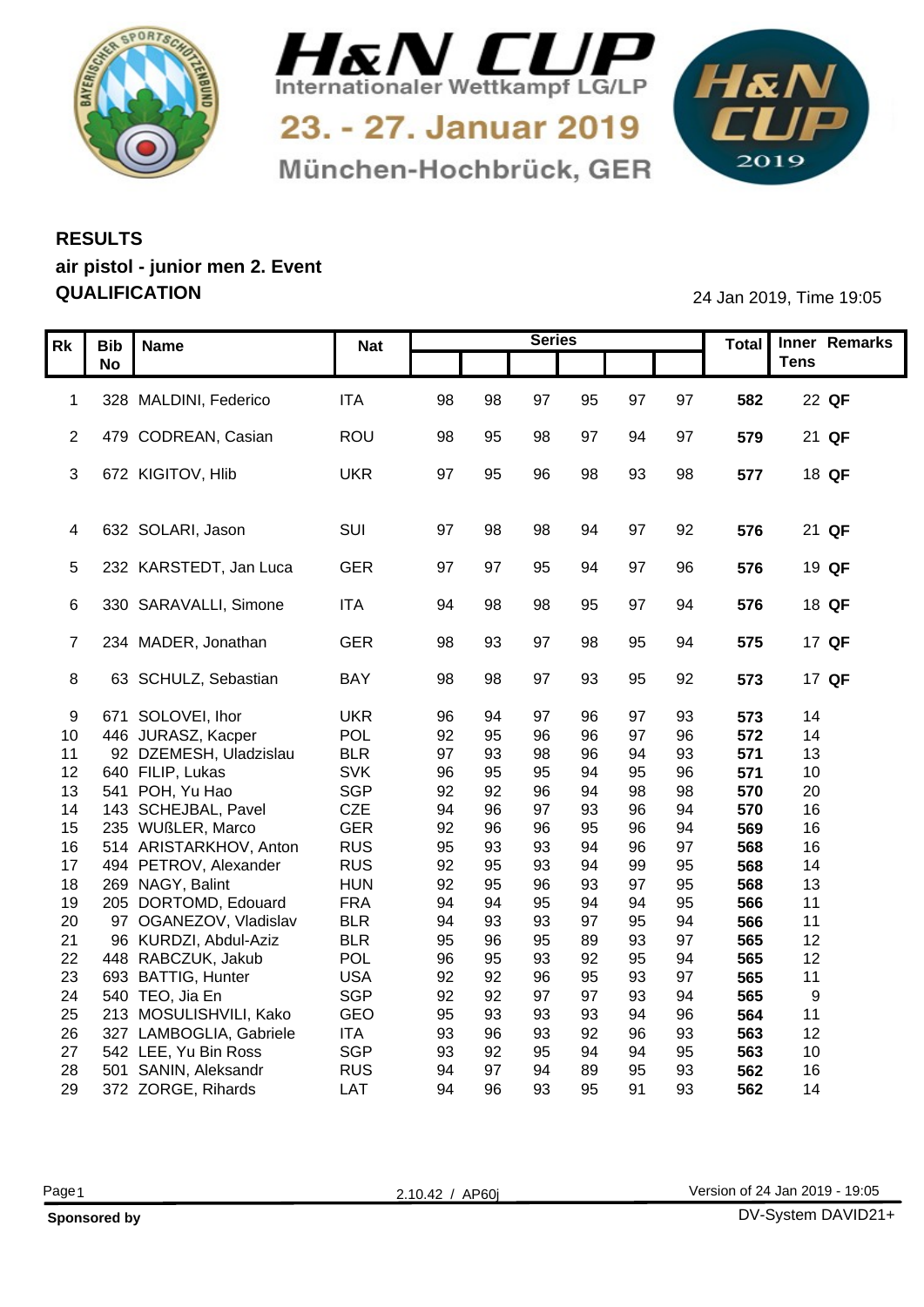



München-Hochbrück, GER

1&N 

## **RESULTS air pistol - junior men 2. Event QUALIFICATION** 24 Jan 2019, Time 19:05

|                 | $\sqrt{Rk}$ Bib $\sqrt{N}$ ame                       | <b>Nat</b> |                |     | <b>Series</b> |                |    |                 | Total Inner Remarks |
|-----------------|------------------------------------------------------|------------|----------------|-----|---------------|----------------|----|-----------------|---------------------|
|                 | <b>No</b>                                            |            |                |     |               |                |    |                 | Tens                |
|                 |                                                      |            |                |     |               |                |    |                 |                     |
| 30              | 86 LAMASHEVICH, Yauheni                              | <b>BLR</b> | 97<br>94       | 94  | 92            | 94             | 91 | 562             | 13                  |
| 31              | 449 ROSA, Jakub                                      | POL        | 92<br>95       |     | 94            | 95             | 95 | 562             | 12 <sup>°</sup>     |
| 32 <sup>2</sup> | 66 GRUBER, Kilian                                    | <b>BAY</b> | 95<br>96       | 92  | 93            | 93             | 92 | 561             | 14                  |
| 33              | 329 MORASSUT, Andrea                                 | <b>ITA</b> | 92<br>89       | 96  | 95            | 92             | 97 | 561             | 12                  |
| 34              | 266 TAMASI, Peter                                    | <b>HUN</b> | 93<br>92       | 95  | 91            | 95             | 95 | 56 <sup>°</sup> | 11                  |
| 35              | 373 ERBS, Ernests                                    | LAT        | 93<br>92       | 93  | 93            |                | 96 | 56 <sup>°</sup> |                     |
| 36              | 13 GRANDITS, Michael                                 | AUT        | 91<br>93       | 95  | 93            | 93             | 95 | 560             | 12                  |
| 37              | 141 TUPY, Antonin                                    | CZE        | 96             |     | 94            | 92             | 91 | 559             | 14                  |
| 38              | 500 VYSKREBTSEV, Egor                                | <b>RUS</b> | 93<br>93       | 92  | ٩4            | 93             | 94 | 559             | - 0                 |
| 39              | 631 FLÜTSCH, Nando                                   | SUI        | 93<br>93       |     | 94            | 93             | 92 | 559             | ം                   |
| 40              | 299 CHAUDHARY, Milan                                 | <b>IND</b> | 90<br>89       |     | 93            | 95             | 94 | 558             | 10                  |
| 41              | 429 EKNES, Erik                                      | <b>NOR</b> | 91<br>93       | 95  | 91            | 92             | 96 | 558             |                     |
|                 | 42 375 VILCINS, Daniels                              | LAT        | 94<br>95       | 92  | 90            | 95             | 92 | 558             |                     |
|                 | 315 SINAGOF, David<br>43                             | <b>ISR</b> | 93             | 92  | 92            | 94             | 96 | 558             |                     |
| 44              | 135 BUTKOVIC, Borna                                  | CRO        | 94             | 93  | 94            |                | 93 | 557             |                     |
| 45              | 592 TODOROVIC, Stefan                                | <b>SRB</b> | 93<br>$\Omega$ | 92  | 96            | Q <sub>2</sub> | 96 | 556             | 10                  |
| 46              | 384 PUCILAUSKAS, Gintautas                           | LTU        | 92             | 93  | 90            | 93             | 94 | 556             |                     |
| 47              | 233 KORN, Sören                                      | <b>GER</b> | 97<br>92       |     | 91            | 92             | 92 | 555             | 10                  |
| 48              | 65 PROBST, David                                     | <b>BAY</b> | 91             |     | ۹4            |                | 94 | 554             | 11                  |
|                 | 49 370 KATO, Shungo                                  | <b>JPN</b> | 90<br>96       | 92  | 92            | 92             | 91 | 553             | 14                  |
|                 | 50 144 VILDOMEC, Jan                                 | CZE        | 92             |     | 91            | 92             | 89 | 553             | 12 <sub>2</sub>     |
|                 | 51 142 SOCHOR, Jakub                                 | CZE        | 90<br>89       | 92  | 92            | 93             | 96 | 552             | 10                  |
|                 | 52 571 SLAK, Amadej                                  | <b>SLO</b> | 95<br>-94      | 90  | 93            | 94             | 86 | 552             |                     |
|                 | 53 447 PIWOWARSKI, Tomasz                            | POL        | 91<br>95       | 89  | 93            | 90             | 93 | 551             |                     |
|                 | 539 LIM, Yun Ricky<br>54                             | SGP        | 90<br>92       | 92  | 89            | ٩              | 95 | 549             | 11                  |
|                 | 407 LEONTEAN, Daniel<br>55                           | <b>MDA</b> | 92             |     | 93            | 90             | 94 | 549             |                     |
|                 | 56 406 USANLI, Kirill                                | <b>MDA</b> | 95<br>88       |     | 91            | 90             | 90 | 548             |                     |
|                 | 57 410 VARZARI, Eduard                               | <b>MDA</b> | 91<br>92       |     | 93            | ٩              | 90 | 548             |                     |
|                 | 58 268 ISZPRAVNIK, Peter                             | <b>HUN</b> | 93<br>88       | 89  | 96            |                | 93 | 546             | -8                  |
|                 | 59 430 HEMBRE, Ludvig                                | <b>NOR</b> | 92             | 90  | 92            | 90             | 91 | 546             |                     |
|                 | 60 186 SAVOLA, Esa                                   | <b>FIN</b> | 92             |     | 92            |                | 90 | 544             |                     |
|                 |                                                      | LTU        | 90             | 90  | 86            | 89             | 91 |                 |                     |
| 61              | 383 DZIKUNSKAS, Ugnius<br>617 DINUJAYA BANDULASE SRI |            | 92             |     | 90            |                |    | 539             |                     |
| 62              |                                                      |            | 91             |     |               | 88             | 88 | 532             | 12 <sub>2</sub>     |
|                 | 63 34 GURBANLI, Farid                                | AZE        | 88             | 92  | 79            | 86             | 92 | 531             | - 6                 |
| 64              | 570 CELEC, Domen                                     | <b>SLO</b> | 85             |     |               | 83             | 88 | 531             |                     |
|                 | 65 264 MASTRANTONIS, Panagi GRE                      |            | 88             |     |               |                | 86 | 520             |                     |
|                 | 608 LAKINDU PRABASHAWA SRI<br>66                     |            | 86             |     | 80            | 90             | 81 | 519             |                     |
|                 | 67 616 SATHSARA ALOKA, Kariy SRI                     |            | 81<br>80       | -84 | 91            | 86             | 88 | 510             |                     |